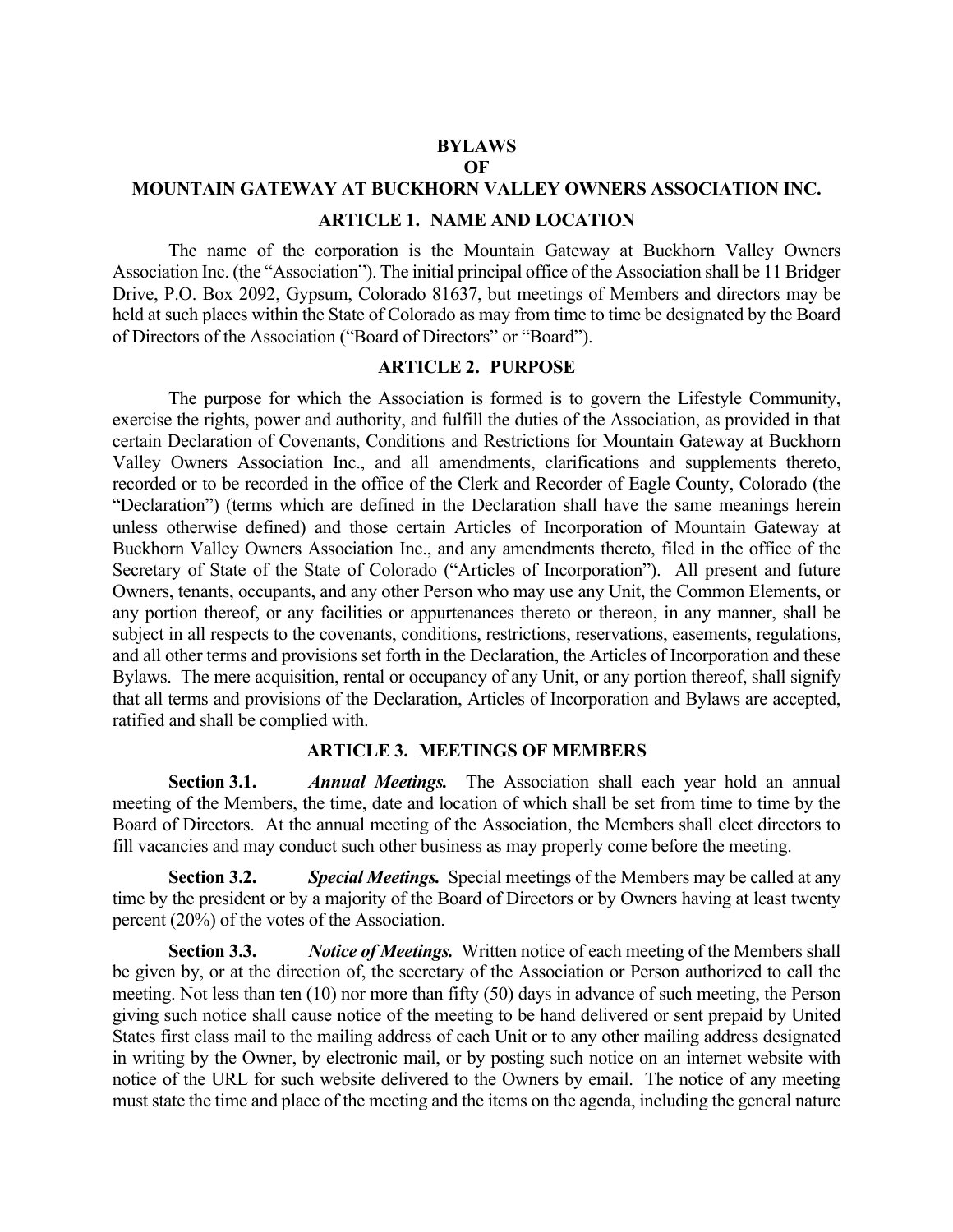of any proposed amendment to the Declaration or Bylaws, any budget changes, and any proposal to remove an officer or director.

# **Section 3.4.** *Quorum and Voting Requirements.*

3.4.1. Except as otherwise provided in the Declaration, a quorum is deemed present throughout any meeting of the Association if Persons entitled to cast twenty percent (20%) of the votes that may be cast on a matter are present, in person or by proxy, at the beginning of the meeting.

3.4.2. Votes for contested positions on the Board of Directors shall be taken by secret ballot. Voting on all other matters shall be conducted in the manner selected by the Board of Directors; however, upon the request of twenty percent (20%) of the Owners who are present at the meeting or represented by proxy, if a quorum has been achieved, a vote on any matter affecting the Community on which all Owners are entitled to vote shall be by secret ballot.

3.4.3. Unless otherwise specifically provided by the Declaration, the Articles of Incorporation, these Bylaws or by statute, action on all matters coming before a meeting of Members at which a proper quorum is in attendance, in person or by proxy, is approved if the votes cast favoring such action exceed the votes cast opposing such action.

3.4.4. Ballots shall be counted by a neutral third party or by a committee of volunteers. Such volunteers shall be Owners who are selected or appointed at an open meeting, in a fair manner, by the chair of the Board or another person presiding during that portion of the meeting. The volunteers shall not be Board members and, in the case of a contested election for a Board position, shall not be candidates.

## **Section 3.5.** *Proxies.*

3.5.1. If only one of the multiple Owners of a Unit is present at a meeting of the Association, such Owner is entitled to cast the vote allocated to that Unit. If more than one of the multiple Owners of a Unit are present, the vote allocated to that Unit may be cast only in accordance with the agreement of a majority in interest of the Owners, unless the Declaration expressly provides otherwise. There is majority agreement if any one of the multiple Owners casts the vote allocated to that Unit without protest being made promptly to the person presiding over the meeting by any of the other Owners of the Unit.

3.5.2. The vote allocated to a Unit may be cast pursuant to a proxy duly executed by an Owner. If a Unit is owned by more than one Person, any Owner of such Unit may register protest to the casting of a vote by any other Owner of such Unit through a duly executed proxy; but each Unit shall only have one vote allocated to it, as provided in the Declaration. An Owner may not revoke a proxy given pursuant to this Section except by actual notice of revocation to the person presiding over a meeting of the Association. A proxy is void if it is not dated or purports to be revocable without notice.

**Section 3.6.** *Action by Written Ballot.* Any action that may be taken at any annual, regular, or special meeting of the Members may be taken without a meeting if the Association delivers (by mail or otherwise) a written ballot to every Member entitled to vote on the matter which sets forth each proposed action and provides an opportunity to vote for or against each proposed action.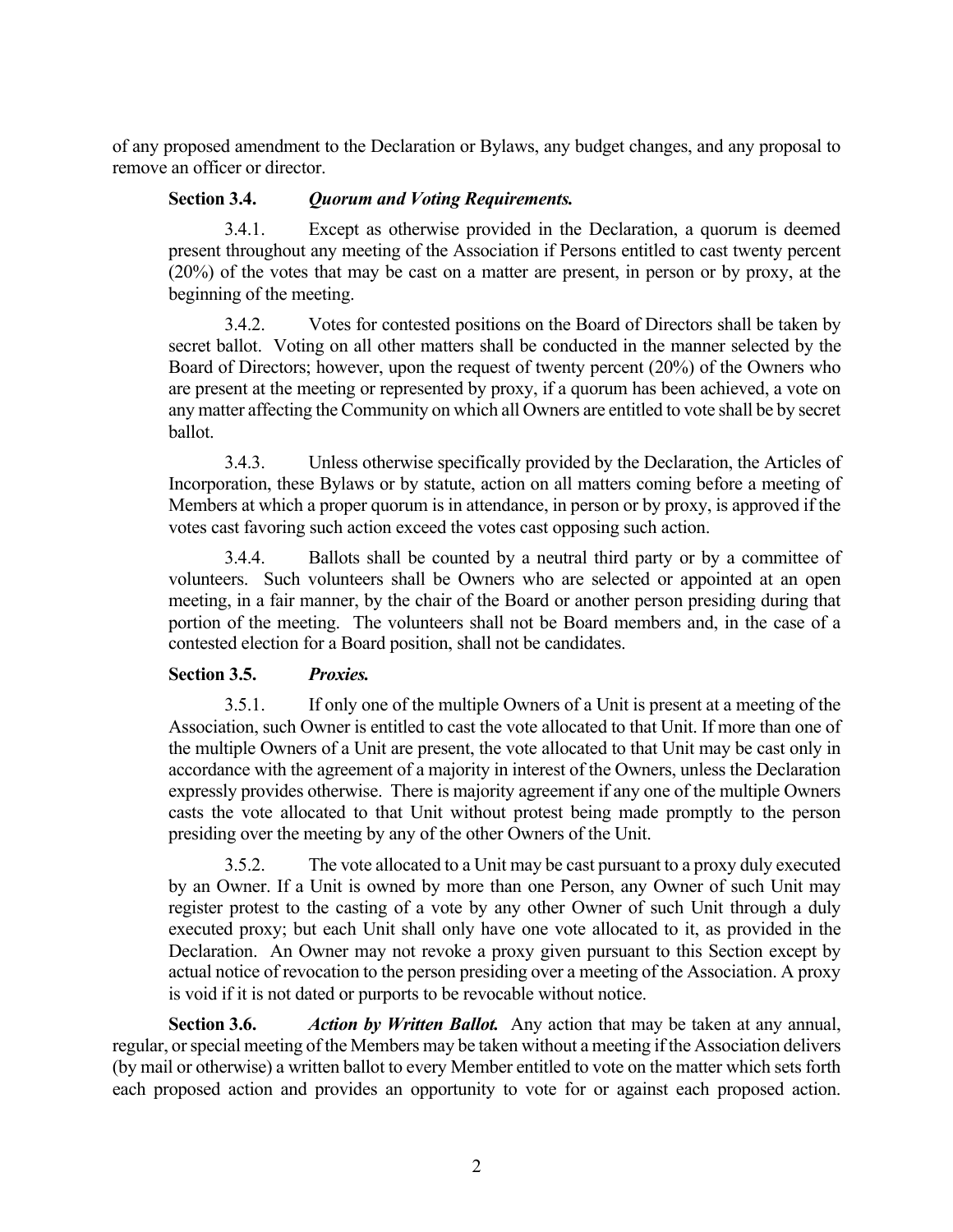Approval by written ballot is valid only when the number of votes cast by ballot equals or exceeds the quorum required to be present at a meeting authorizing the action and the number of approvals equals or exceeds the number of votes that would be required to approve the matter at a meeting at which the total number of votes cast was the same as the number of votes cast by ballot. Solicitations for vote by written ballot must be accompanied by written information sufficient to permit a Member to reach an informed decision on the matter and must specify:

3.6.1. the number of responses needed to meet the quorum requirements;

3.6.2. the percentage of approvals necessary to approve each matter other than election of the directors; and

3.6.3. the time by which a ballot must be received in order to be counted.

**Section 3.7.** *Security Interest Holders.* Each Security Interest Holder shall have the right to designate a representative to attend all meetings of Members.

# **ARTICLE 4. BOARD OF DIRECTORS – NOMINATION - ELECTION -TERM**

**Section 4.1.** *Number.* During the Declarant Control Period, the affairs of this Association shall be managed by a Board of Directors of at least two (2) directors, and after the Declarant Control Period by at least three (3) directors, or such other number of directors as the Board may determine from time to time. Except for directors appointed by Declarant, directors shall be Members which, in the case of any Members who are not natural persons, may include the officers, directors, partners, members, employees, or authorized agents of each such Member. Notwithstanding the first sentence of this Section, the number of directors may be changed from time to time by a vote of the Board of Directors.

**Section 4.2.** *Power to Appoint or Elect.* During the Declarant Control Period, the Declarant shall have the power to appoint the directors as more fully described in the Declaration. Subject to the Declarant's right to appoint, the Members shall elect the directors.

**Section 4.3.** *Nomination.* Nomination for election to the Board of Directors may be made by a nominating committee if such a committee is appointed, from time to time, by the Board of Directors. Nominations may also be made from the floor at any Member meeting.

**Section 4.4.** *Election.* Members shall elect the same number of directors as there are directors whose terms expire at the time of such election. The nominee(s) receiving the most votes shall be elected as director(s). At each election of directors, the Members or their proxies may cast, in respect to each vacancy, as many votes as they are entitled to exercise under the provisions of the Declaration. Cumulative voting is not permitted.

## **Section 4.5.** *Term of Office.*

4.5.1. Any director appointed by the Declarant during the Declarant Control Period, shall serve until such director's appointed or elected successor takes office.

4.5.2. Within sixty (60) days after the time at which 25% of the Units that May Be Included have been conveyed to Owners other than the Declarant, a meeting of the Members shall be held at which the Members (other than the Declarant) shall elect a sufficient number of directors (other than those appointed by the Declarant in Section 4.5.1 above) to constitute at least one (1) but not less than twenty-five percent (25%) of the Board, provided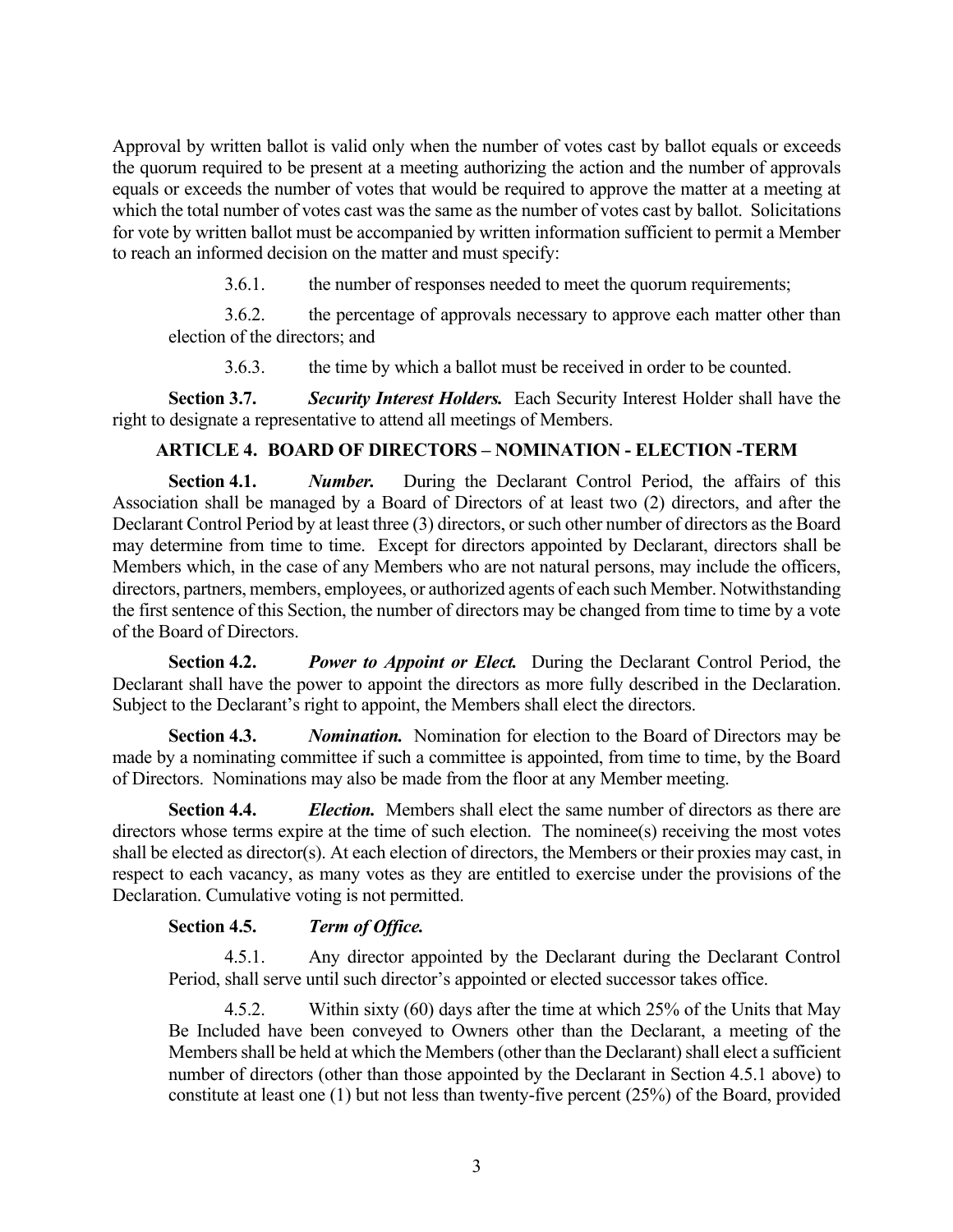that the Declarant reserves the right to appoint a majority of the Board. These directors shall serve until the next annual meeting of the Members.

4.5.3. Within sixty (60) days after the time at which 50% of the Units that May Be Included have been conveyed to Owners other than the Declarant, a meeting of the Members shall be held, if necessary, at which the Members (other than the Declarant) shall elect a sufficient number of directors (other than those appointed by the Declarant in Section 4.5.1 above) to constitute at least one (1) but not less than thirty three and one-third percent (33 1/3%) of the Board, provided that the Declarant reserves the right to appoint a majority of the Board. These directors shall serve until the next annual meeting of the Members.

4.5.4. After termination of the Declarant Control Period, a meeting of the Members shall be held at which the Members shall elect directors to replace the Declarantappointed directors, and all elected directors shall serve until the next annual meeting of the **Members** 

4.5.5. At the first annual meeting of the Members after termination of the Declarant Control Period, a majority of the Board of Directors (two (2) directors of a three (3) director Board) shall each be elected for a term of (2) years. The balance of the directors (one (1) director of a three (3) director Board) shall be elected for a term of one (1) year. The candidates who receive the largest numbers of votes shall be elected for the longer term. Then, at each annual meeting thereafter the Members shall elect the same number of directors as there are directors whose terms expire at the time of such election, to each serve for a term of two (2) years.

4.5.6. Notwithstanding anything contained in the Sections 4.5.1 through 4.5.5 above, any director may at any time, resign, be removed (subject to Section 4.6 of these Bylaws), or otherwise be disqualified to serve.

**Section 4.6.** *Removal.* The Members, by a vote of sixty percent (60%) of the Association votes cast by Members present in person or by proxy at any meeting of the Members at which a quorum is present, may remove any director with or without cause, other than a director appointed by the Declarant. Declarant may at any time remove, and appoint the successor of, any director who was appointed by the Declarant. In the event of death, resignation or removal of a director, his or her successor shall be selected by a majority of the remaining directors, whether or not such remaining directors constitute a quorum, and shall serve for the unexpired term of the director being replaced; provided, however, that the Declarant may appoint the successor of any director who served in such capacity as a result of being appointed by the Declarant.

**Section 4.7.** *Compensation.* No director shall receive compensation for any service rendered to the Association as a director. However any director may be reimbursed for actual expenses incurred in the performance of the director's duties.

# **ARTICLE 5. MEETINGS OF THE BOARD OF DIRECTORS**

**Section 5.1.** *Regular Meetings.* Regular meetings of the Board of Directors shall be held not less often than quarterly, without notice, at such place and hour as may be fixed from time to time by the Board. Should said meeting fall upon a legal holiday (a legal holiday being any weekday,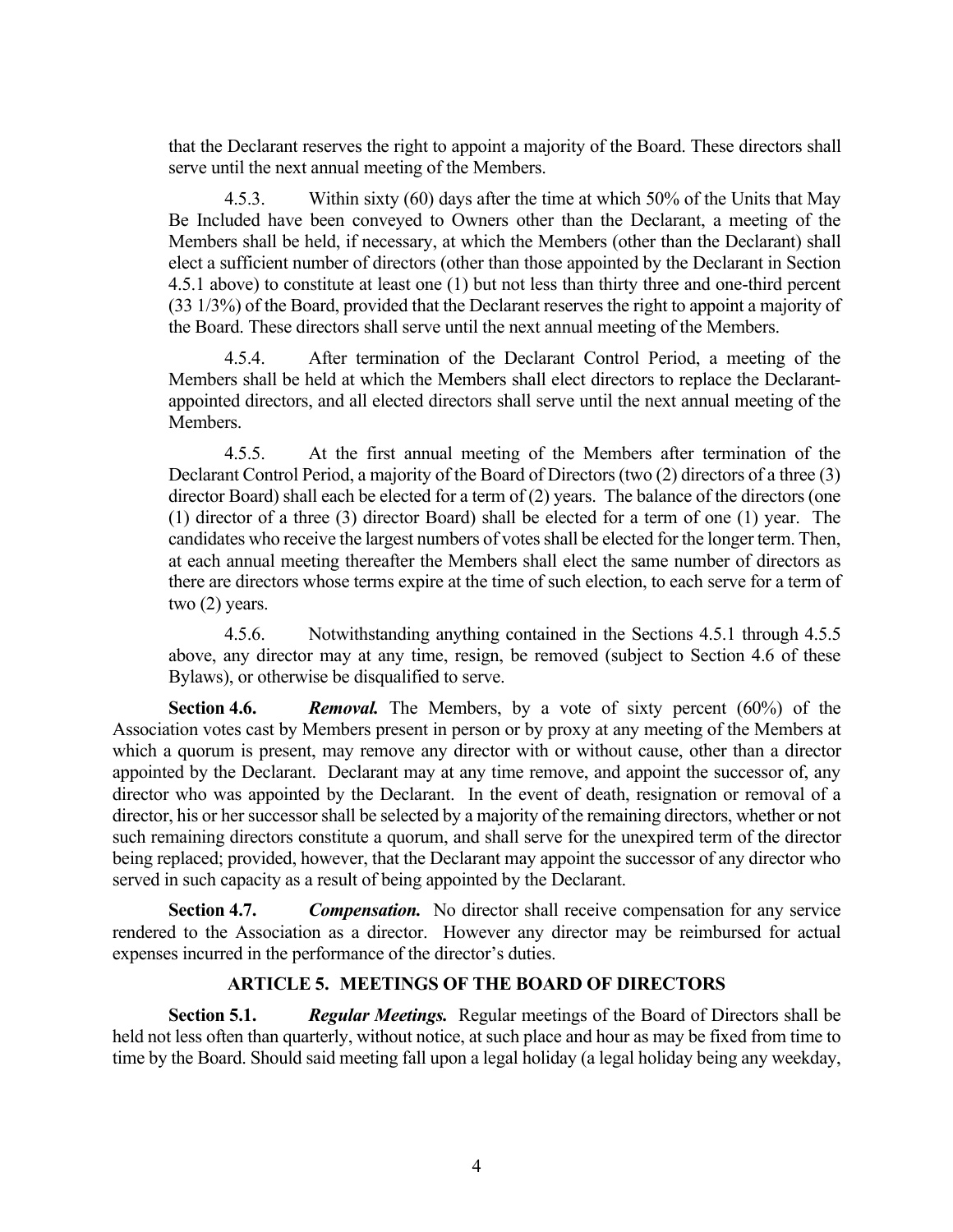other than Saturdays or Sundays, when national banks are closed), then that meeting shall be held at the same time on the next day which is not a legal holiday.

**Section 5.2.** *Special Meetings.* Special meetings of the Board of Directors shall be held when called by the president of the Association, or by any two directors, after not less than two (2) days' notice to each director.

**Section 5.3.** *Quorum; Actions of Board of Directors.* A quorum at any meeting of the Board of Directors is present if directors entitled to cast fifty-one percent (51%) of the votes on the Board of Directors are present. Each director has one vote, and every act or decision done or made by a majority of a quorum of the directors present, in person or by proxy granted to another director (as more specifically set forth below), at a duly held meeting shall be regarded as the action of the Board of Directors.

## **Section 5.4.** *Action Taken Without a Meeting.*

5.4.1. The directors shall have the right to take any action in the absence of a meeting which they could take at a meeting if notice is transmitted in writing to each director of the Board and each director of the Board by the time stated in the notice:

5.4.1.1. Votes in writing for such action; or

5.4.1.2. Votes in writing against such action, abstains in writing from voting, or fails to respond or vote; and fails to demand, in writing, that action not be taken without a meeting.

5.4.2. The notice required by subsection 5.4.1 shall state:

5.4.2.1. The action to be taken;

5.4.2.2. The time by which a director must respond;

5.4.2.3. That failure to respond by the time stated in the notice will have the same effect as abstaining in writing by the time stated in the notice, and failing to demand, in writing by the time stated in the notice, that action not be taken without a meeting; and

5.4.2.4. Any other matters the Board determines to include.

5.4.3. Action is taken under this Section only if, at the end of the time stated in the notice transmitted pursuant to subsection 5.4.1:

5.4.3.1. The affirmative votes, in writing, for such action that are received by the Board, and not revoked pursuant to subsection 5.4.5, equal or exceed the minimum number of votes that would be necessary to take such action at a meeting at which all of the directors then in office were present and voted; and

5.4.3.2. The Board has not received a written demand by a director that such action not be taken without a meeting, other than a demand that has been revoked pursuant to subsection 5.4.5.

5.4.4. A director's right to demand that action not be taken without a meeting shall be deemed to have been waived unless the Board receives such demand from the director, in writing, by the time stated in the notice transmitted pursuant to subsection 5.4.1 and such demand has not been revoked pursuant to subsection 5.4.5.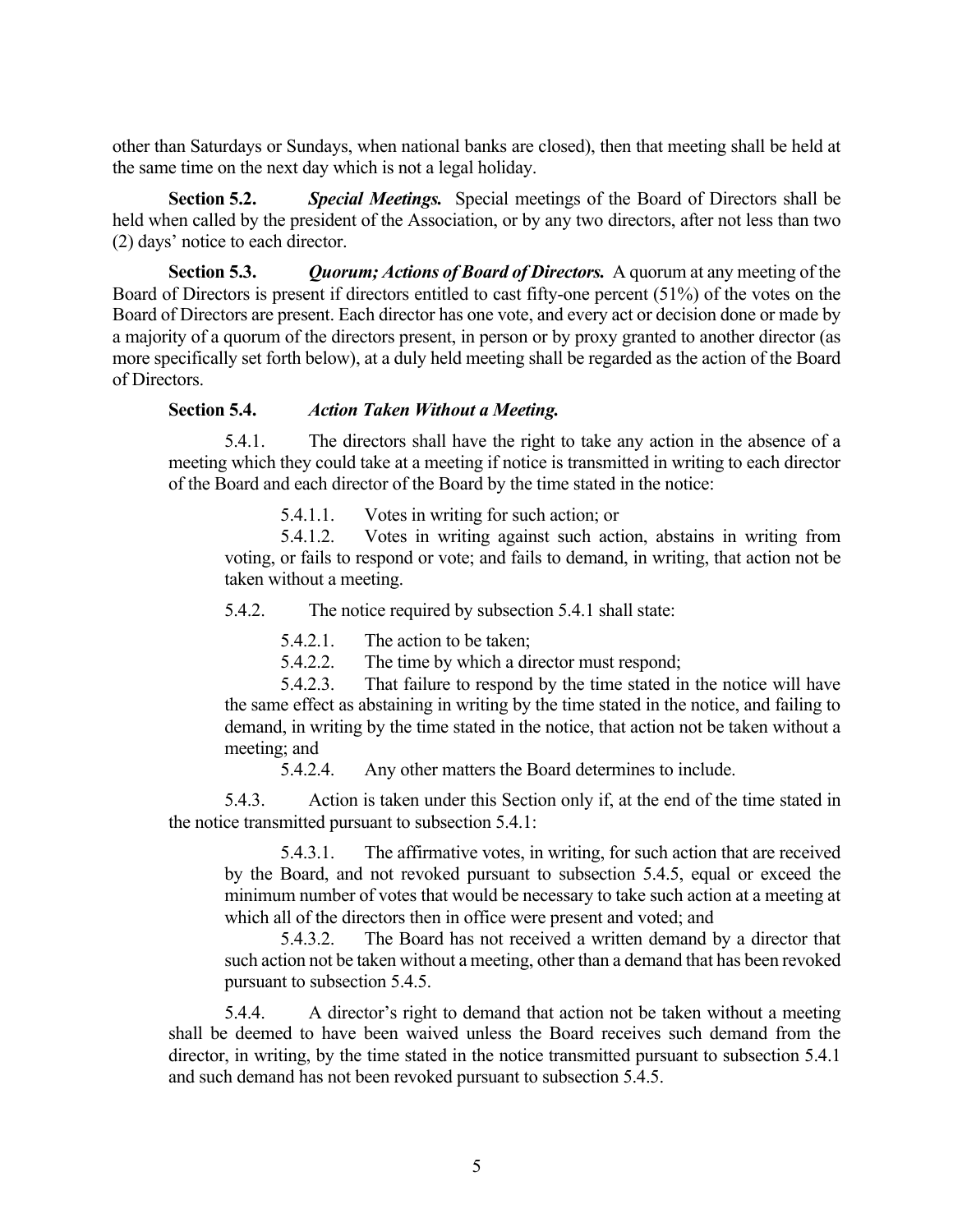5.4.5. Any director who, in writing, has voted, abstained, or demanded action not be taken without a meeting, pursuant to this Section, may revoke such vote, abstention, or demand, in writing, received by the Board by the time stated in the notice transmitted pursuant to subsection 5.4.1.

5.4.6. Unless the notice transmitted pursuant to subsection 5.4.1 states a different effective date, action taken pursuant to this Section shall be effective at the end of the time stated in the notice transmitted pursuant to subsection 5.4.1.

5.4.7. A writing by a director under this Section shall be in a form sufficient to inform the Board of the identity of the director, the vote, abstention, demand, or revocation of the director, and the proposed action to which such vote, abstention, demand, or revocation relates. All communications under this Section may be transmitted or received by the Board by electronically transmitted facsimile, e-mail, or other form of wire or wireless communication. For purposes of this Section, communications to the Board are not effective until received.

5.4.8. Action taken pursuant to this Section has the same effect as action taken at a meeting of directors, and may be described as such in any document.

5.4.9. All writings made pursuant to this Section shall be filed with the minutes of the meetings of the Board.

**Section 5.5.** *Proxies.* For purposes of determining a quorum with respect to a particular proposal, and for purposes of casting a vote for or against a particular proposal, a director may be deemed to be present and to vote if the director has granted a signed written proxy to another director who is present at the meeting, authorizing the other director to cast the vote that is directed to be cast by the written proxy with respect to the particular proposal that is described with reasonable specificity in the proxy. Except as provided in this Section and in Section 5.4 of these Bylaws (Action Taken Without a Meeting), directors may not vote or otherwise act by proxy.

# **ARTICLE 6. POWERS AND DUTIES OF THE BOARD OF DIRECTORS**

**Section 6.1.** *Limitation on Powers and Duties.* The Board of Directors may not act on behalf of the Association to amend the Declaration, to terminate this Community, to elect directors or determine the qualifications, powers and duties, or terms of office of directors, but the Board of Directors may fill vacancies in its membership for the unexpired portion of any term.

**Section 6.2.** *Powers.* The Board of Directors shall have power to:

6.2.1. adopt and publish rules and regulations and policies and procedures governing the use of the Units, the Common Elements, the Community, or any portion thereof, and any facilities thereon and the personal conduct of the Members, their guests or other Persons thereon, and to establish penalties for the infraction thereof;

6.2.2. suspend the voting rights of any Member during any period in which such Member shall be in default in the payment of any Assessment levied by the Association or for such length(s) of time as may be determined by the Board in its discretion, at any time(s) from time to time, for infraction of any provision of any of the Governing Documents;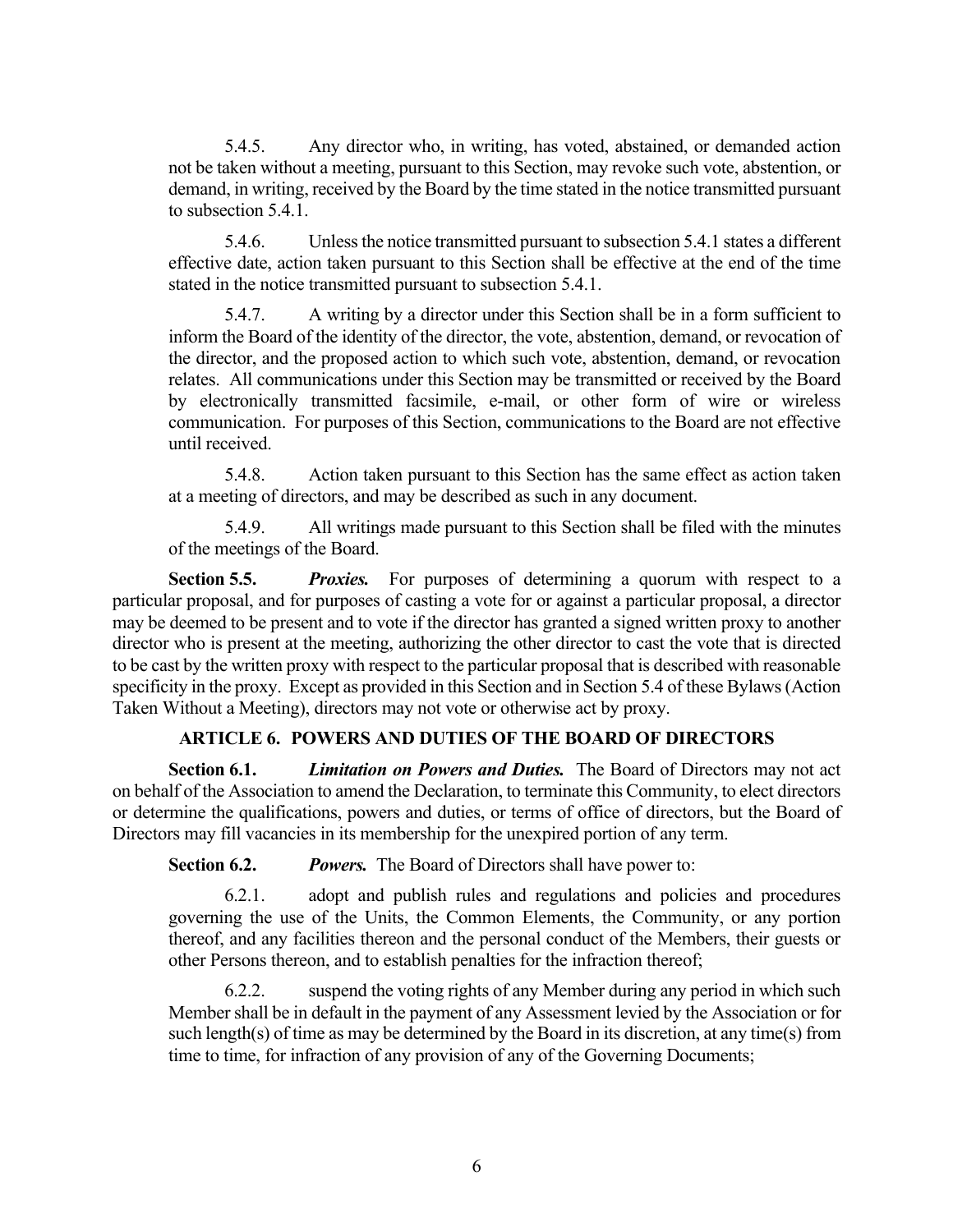6.2.3. enter into, make, perform or enforce contracts, licenses, leases and agreements of every kind and description, including without limitation those which may concern the Common Elements;

6.2.4. borrow money;

6.2.5. provide for direct payment of Assessments or other amounts to the Association from Owners' checking, credit or other accounts;

6.2.6. exercise for the Association all powers, duties and authority vested in or delegated to the Association and not reserved to the membership by other provisions of these Bylaws, the Articles of Incorporation or the Declaration;

 $6.2.7.$  retain the services of a manager, an independent contractor(s), or such employees as they deem necessary and prescribe their duties;

6.2.8. cooperate with, and/or delegate to, any district(s) and/or any other Person(s), as provided in the Declaration;

6.2.9. declare the office of a director to be vacant in the event such director shall be absent from two (2) regular meetings of the Board of Directors during any one (1) year period; and

6.2.10. exercise any and all powers granted by the Colorado Revised Non-Profit Corporation Act and/or by CCIOA.

**Section 6.3.** *Duties.* It shall be the duty of the Board of Directors to:

6.3.1. cause to be kept a complete record of all its acts and corporate affairs and present a statement thereof to the Members at the annual meeting of the Members, or at any special meeting when such statement is requested in writing by Owners entitled to cast at least twenty percent (20%) of the votes at such meeting;

6.3.2. supervise all officers, agents, and employees of the Association, and see that their duties are properly performed;

6.3.3. as more fully provided in the Declaration, to:

6.3.3.1. determine the amount of the annual Assessment against each Unit, from time to time, in accordance with the Association budget, and revise the amount of the annual Assessment if such budget is vetoed by the Owners; and

6.3.3.2. foreclose the lien against any Unit for which Assessments are not paid within such time as may be determined by the Board of Directors from time to time, or bring an action at law against the Owner personally obligated to pay the same;

6.3.4. issue, or cause an appropriate officer or authorized agent to issue, upon demand by any Person, a certificate setting forth whether or not any Assessment has been paid. A reasonable charge may be made by the Board or its agents for the issuance of these certificates. If a certificate states that an Assessment has been paid, such certificate shall be conclusive evidence of such payment as to all Persons who rely thereon in good faith;

6.3.5. procure and maintain insurance, as more fully provided in the Declaration;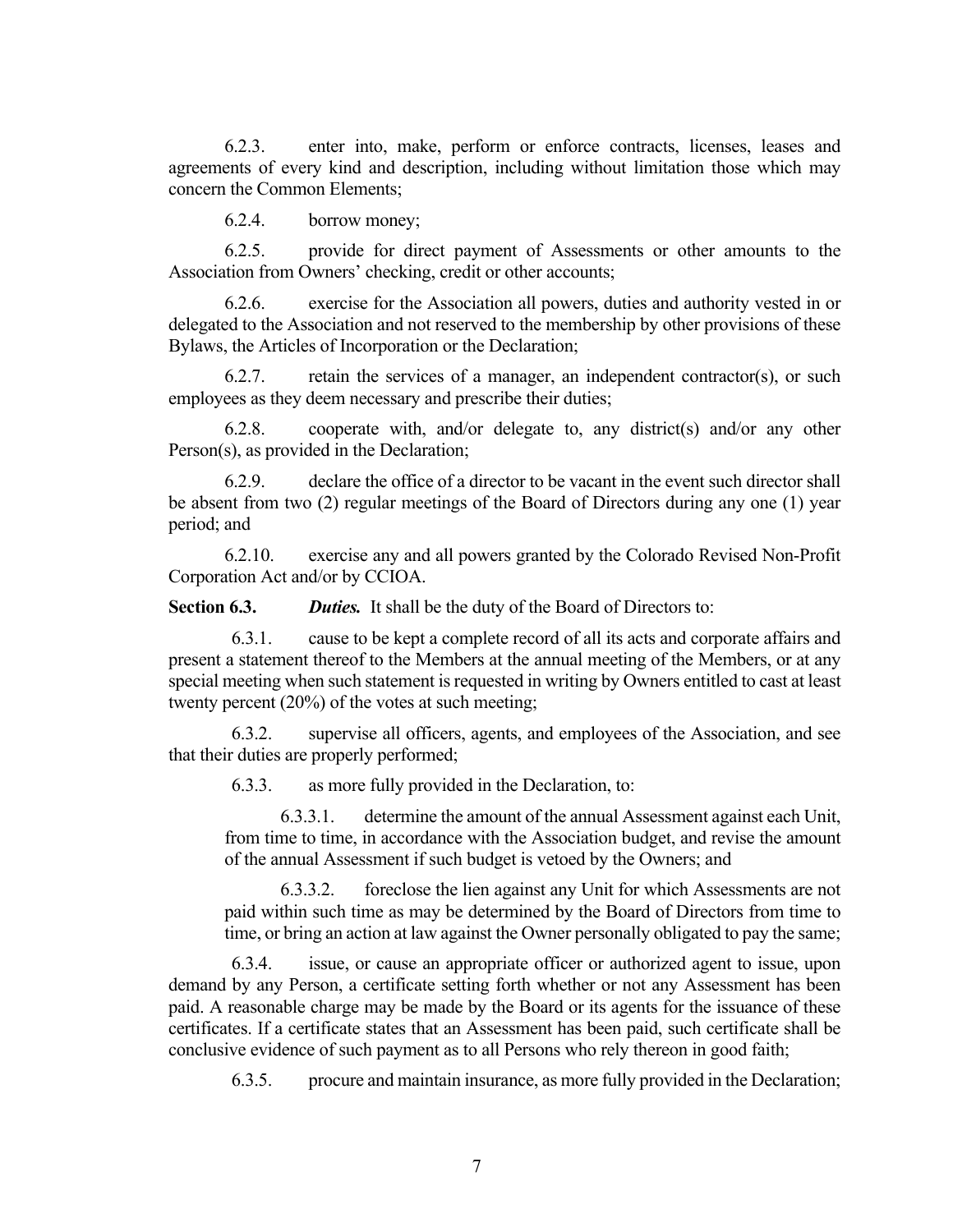6.3.6. provide for maintenance, repair and/or reconstruction of the Common Elements, other property, and Improvements, as more fully provided in the Declaration;

6.3.7. keep financial records sufficiently detailed to enable the Association to prove statements of unpaid Assessments. Subject to these Bylaws, all financial and other records shall be made reasonably available for examination by any Owner and such Owner's authorized agents; and

6.3.8. exercise for the Association all duties vested in or delegated to the Association by other provisions of these Bylaws, the Articles of Incorporation, the Declaration, or law.

Any of the aforesaid duties, but not the responsibility therefor, may be delegated by the Board of Directors to any other Person(s) or to the Association's managing agent.

# **ARTICLE 7. RIGHTS OF THE ASSOCIATION**

The Association may exercise any and all rights or privileges given to it under the Declaration, the Articles of Incorporation or these Bylaws, or as may otherwise be given to it by law, and every other right or privilege reasonably to be implied therefrom or reasonably necessary to effectuate any such right or privilege, except as otherwise provided by law.

# **ARTICLE 8. OFFICERS AND THEIR DUTIES**

**Section 8.1.** *Enumeration of Offices.* The officers of this Association shall be a president, a vice president, a secretary, a treasurer, and such other offices as the Board may from time to time by resolution create.

**Section 8.2.** *Election of Officers.* The election of officers shall take place at the first meeting of the Board of Directors following each annual meeting of the Members.

**Section 8.3.** *Term.* The officers of this Association shall be elected annually by the Board of Directors and each officer who is elected subsequent to the first annual meeting of the Association after termination of the Declarant Control Period shall hold office for one (1) year or until such officer's duly elected successor takes office, whichever occurs earlier; except that any officer may at any time, resign, be removed, or otherwise be disqualified to serve.

**Section 8.4.** *Special Appointments.* The Board of Directors may elect such other officers as the affairs of the Association may require, each of whom shall hold office for such period, have such authority, and perform such duties as the Board may, from time to time, determine.

**Section 8.5.** *Resignation and Removal.* Any officer may be removed from office, with or without cause, by the Board of Directors. Any officer may resign at any time by giving written notice to the Board of Directors, the president, or the secretary. Such resignation shall take effect on the date of receipt of such notice or at any later time specified therein and, unless otherwise specified therein, the acceptance of such resignation shall not be necessary to make it effective.

**Section 8.6.** *Vacancies.* A vacancy in any office may be filled by appointment by the Board of Directors. The officer appointed to such vacancy shall serve for the remainder of the term of the officer replaced.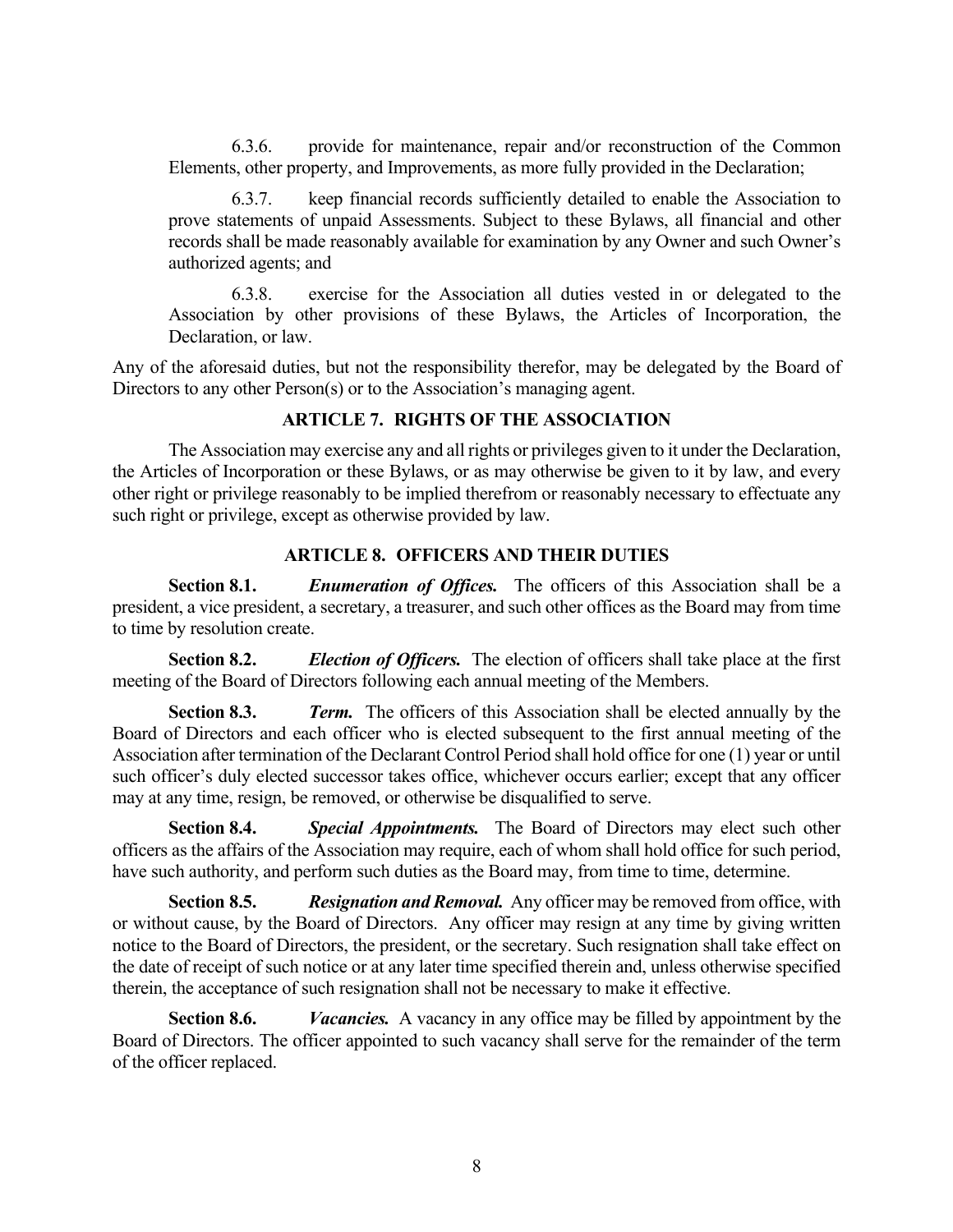**Section 8.7.** *Multiple Offices.* The same individual may simultaneously hold two or more offices, subject to any applicable requirements or limitations contained in the Declaration, Articles of Incorporation, these Bylaws or applicable law.

**Section 8.8.** *Duties.* The duties of the president, vice-president, secretary and treasurer, which are delegable to other persons or to the managing agent, are as follows:

8.8.1. President: The president shall preside at all meetings of the Board of Directors and Members; shall see that orders and resolutions of the Board are carried out; shall sign all leases, mortgages, deeds and other written instruments; shall co-sign or authorize a designated agent to co-sign promissory notes and checks of the Association; and shall perform such other duties as required by the Board.

8.8.2. Vice-President: The vice-president, if any, shall act in the place and stead of the president in the event of the president's absence, inability, or refusal to act; and shall perform such other duties as required by the Board.

8.8.3. Secretary: The secretary shall record the votes and keep the minutes of all meetings and proceedings of the Board of Directors and of the Members; shall serve notice of meetings of the Board and of the Members; shall keep appropriate current records showing the names of the Members together with their addresses; shall prepare, execute, certify and record amendments to the Declaration on behalf of the Association; shall keep a record of the names and addresses of Security Interest Holders furnished to the Association by the Members; and shall perform such other duties as required by the Board.

8.8.4. Treasurer: The treasurer shall receive and deposit in appropriate bank accounts all monies of the Association and shall disburse such funds as directed by resolution of the Board of Directors; shall sign or authorize a designated agent to sign promissory notes and checks of the Association; shall keep proper books of account; shall prepare an annual budget to be presented to the membership, and give a copy or summary thereof to the Members (as provided in the Declaration); and shall perform such other duties as required by the Board.

The president, vice-president, secretary or treasurer of the Association may prepare, execute, certify, file and/or record amendments to the Declaration, the Articles of Incorporation or these Bylaws, on behalf of the Association, except that the Board of Directors may authorize other officers to do so.

# **ARTICLE 9. DELEGATION OF AUTHORITY TO A MANAGING AGENT**

**Section 9.1.** The Board of Directors may have a Person(s) or managing agent(s) conduct any matter(s) on behalf of the Association. However, if the Association includes thirty (30) or more Units and if the Board of Directors or officers of the Association delegate any of their powers of collection, deposit, transfer or disbursement of Association funds to other Persons or to a managing agent, then the following provisions shall be required:

9.1.1. The other Person or managing agent must maintain fidelity insurance coverage or a fidelity bond in an amount of not less than Fifty Thousand and no/100 Dollars (\$50,000.00) or such higher amount as the Board of Directors may require; and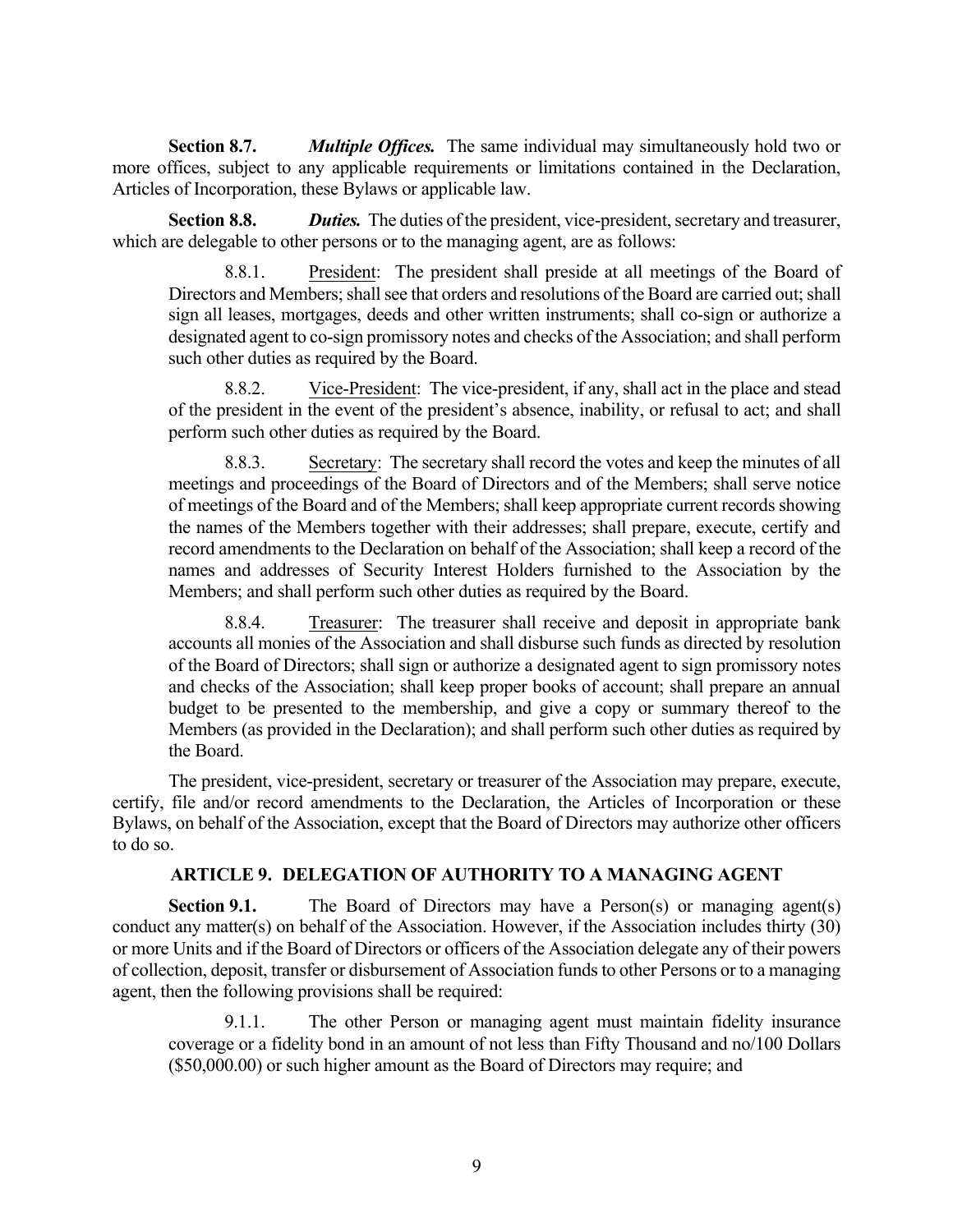9.1.2. The other Person or managing agent must maintain all funds and accounts of the Association separate from the funds and accounts of other homeowners associations that are managed by such other Person or managing agent, and must keep and maintain all reserve accounts of each such homeowners association so managed separate from operational accounts of the Association; and

9.1.3. An annual accounting of the Association funds and a financial statement must be prepared and presented to the Association by the managing agent, a public accountant, or a certified public accountant.

## **ARTICLE 10.COMMITTEES**

After automatic termination of the Special Declarant Rights as provided in Section 1.33 of the Declaration, the Board of Directors shall appoint a Design Review Committee (which may consist of all members or a subset of the members of the Board of Directors, or such other persons, as determined by the Board). In addition, the Board of Directors may appoint a nominating committee and may appoint other committee(s), and give them such responsibility, as the Board determines. Each committee serves at the pleasure of the Board of Directors, has only such authority as may be given to it by the Board, and serves only in an advisory capacity to the Board. No member of a committee is an "officer" of the Association by virtue of service on such committee. Further, all actions and writings of each committee appointed by the Board of Directors are subject to review and approval by the Board.

## **ARTICLE 11. BOOKS AND RECORDS**

**Section 11.1.** In addition to any records specifically defined in the Declaration or these Bylaws, or expressly required by section 38-33.3-209.4(2) of CCIOA, the Association must maintain the following, all of which shall be deemed to be the sole records of the Association for purposes of document retention and production to Owners:

11.1.1. detailed records and receipts and expenditures affecting the operation and administration of the Association;

11.1.2. records of claims for construction defects and amount received pursuant to settlement of those claims;

11.1.3. minutes of all meetings of its Owners and Board, a record of all actions taken by the Owners or Board without a meeting, and a record of all actions taken by any committee of the Board;

11.1.4. written communications among, and the votes cast by directors of the Board that are:

11.1.4.1. directly related to an action taken by the Board without a meeting pursuant to section 7-128-202, C.R.S.; or

11.1.4.2. directly related to an action taken by the Board without a meeting pursuant to these Bylaws;

11.1.5. the names of Owners in a form that permits preparation of a list of the names of all Owners and the physical mailing addresses at which the Association communicates with them, showing the number of votes each Owner is entitled to vote; except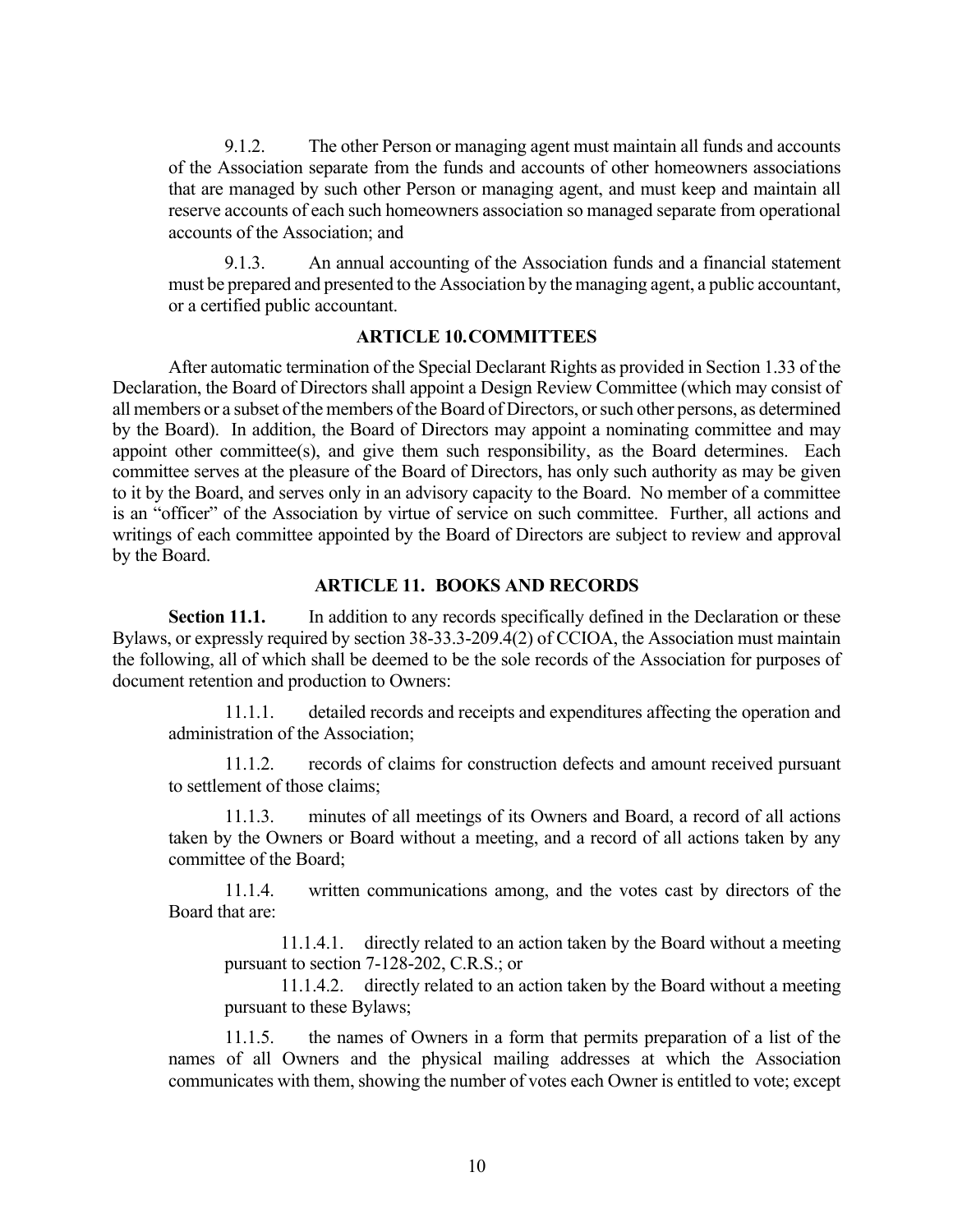that this subsection does not apply to a Unit, or the Owner thereof, if the Unit is a time-share unit, as defined in C.R.S. 38-33-110(7);

11.1.6. the Declaration and, as to the Association, these Bylaws, the Articles of Incorporation, the rules and regulations, the responsible governance policies adopted pursuant to C.R.S. 38-33.3-209.5, and other policies adopted by the Board;

11.1.7. financial statements as described in section 7-136-106, C.R.S., for the past three (3) years and tax returns of the Association for the past seven (7) years, to the extent available;

11.1.8. a list of the names, electronic mail addresses, and physical mailing addresses of its current Board members and officers;

11.1.9. the Association's most recent annual report delivered to the Colorado Secretary of State;

11.1.10. financial records sufficiently detailed to enable the Association to comply with C.R.S. section 38-33.3-316(8), concerning statements of unpaid assessments;

11.1.11. the Association's most recent reserve study, if any;

11.1.12. current written contracts to which the Association is a party and contracts for work performed for the Association within the immediately preceding two (2) years;

11.1.13. records of the Board or committee actions to approve or deny any request for design or architectural approval from Owners;

11.1.14. ballots, proxies, and other records related to voting by Owners for one year after the election, action, or vote to which they relate;

11.1.15. resolutions adopted by the Board of Directors relating to the characteristics, qualifications, rights, limitations, and obligations of Members or any class or category of Members; and

11.1.16. all written communications within the past three (3) years to all Owners generally as Owners.

**Section 11.2.** Subject to subsections 11.3, 11.4 and 11.5, all records maintained by the Association must be available for examination and copying by an Owner or the Owner's authorized agent. The Association may require Owners to submit a written request, describing with reasonable particularity the records sought, at least ten (10) days prior to inspection or production of the documents, and may limit examination and copying times to normal business hours or the next regularly scheduled Board meeting if the meeting occurs within thirty (30) days after the request. Notwithstanding any provision of the Declaration, these Bylaws, the Articles of Incorporation, or rules and regulations of the Association, the Association may not condition the production of records upon the statement of a proper purpose*.*

11.2.1. Notwithstanding subsection 11.2, a membership list or any part thereof may not be obtained or used by any Person for any purpose unrelated to an Owner's interest as an Owner without consent of the Board.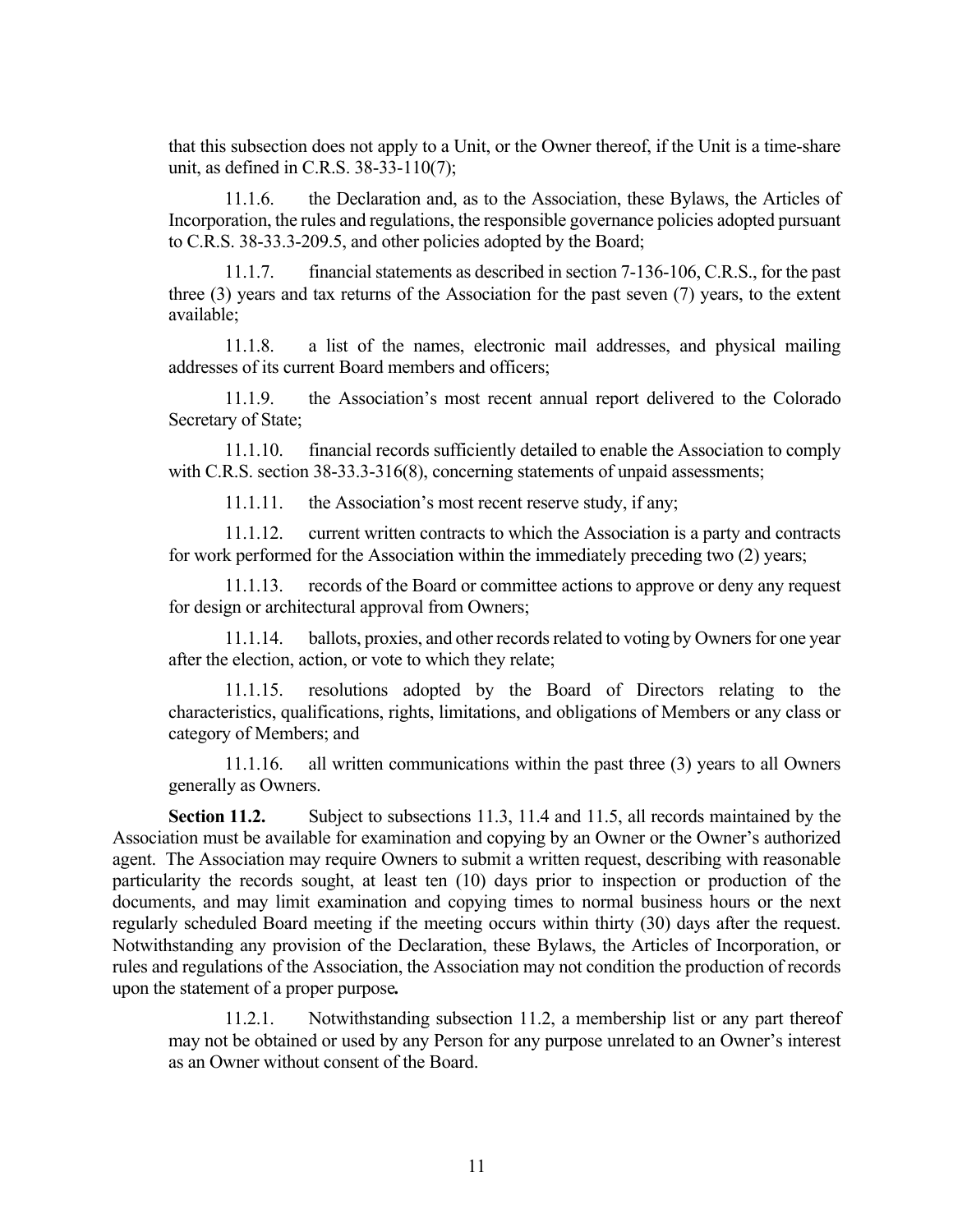11.2.2. Without limiting the generality of subsection 11.2.1, without the consent of the Board, a membership list or any part thereof may not be:

11.2.2.1. used to solicit money or property unless such money or property will be used solely to solicit the votes of the Owners in an election to be held by the Association;

11.2.2.2. used for any commercial purpose; or

11.2.2.3. sold to or purchased by any Person.

**Section 11.3.** Records maintained by the Association may be withheld from inspection and copying to the extent that they are or concern:

11.3.1. architectural drawings, plans, and designs, unless released upon the written consent of the legal owner of the drawings, plans, or designs;

11.3.2. contracts, leases, bids, or records related to transactions to purchase or provide goods or services that are currently in or under negotiation;

11.3.3. communications with legal counsel that are otherwise protected by the attorney-client privilege or the attorney work product doctrine;

11.3.4. disclosure of information in violation of law;

11.3.5. records of an executive session of the Board;

11.3.6. individual Units other than those of the requesting Owner; or

11.3.7. the names and physical mailing addresses of Owners if the Unit is a timeshare unit, as defined in section 38-33.3-110(7), C.R.S.

**Section 11.4.** Records maintained by an Association are not subject to inspection and copying, and must be withheld, to the extent that they are or concern:

11.4.1. personnel, salary, or medical records relating to specific individuals; or

11.4.2. personal identification and account information of Members, including bank account information, telephone numbers, electronic mail addresses, driver's license numbers, and social security numbers.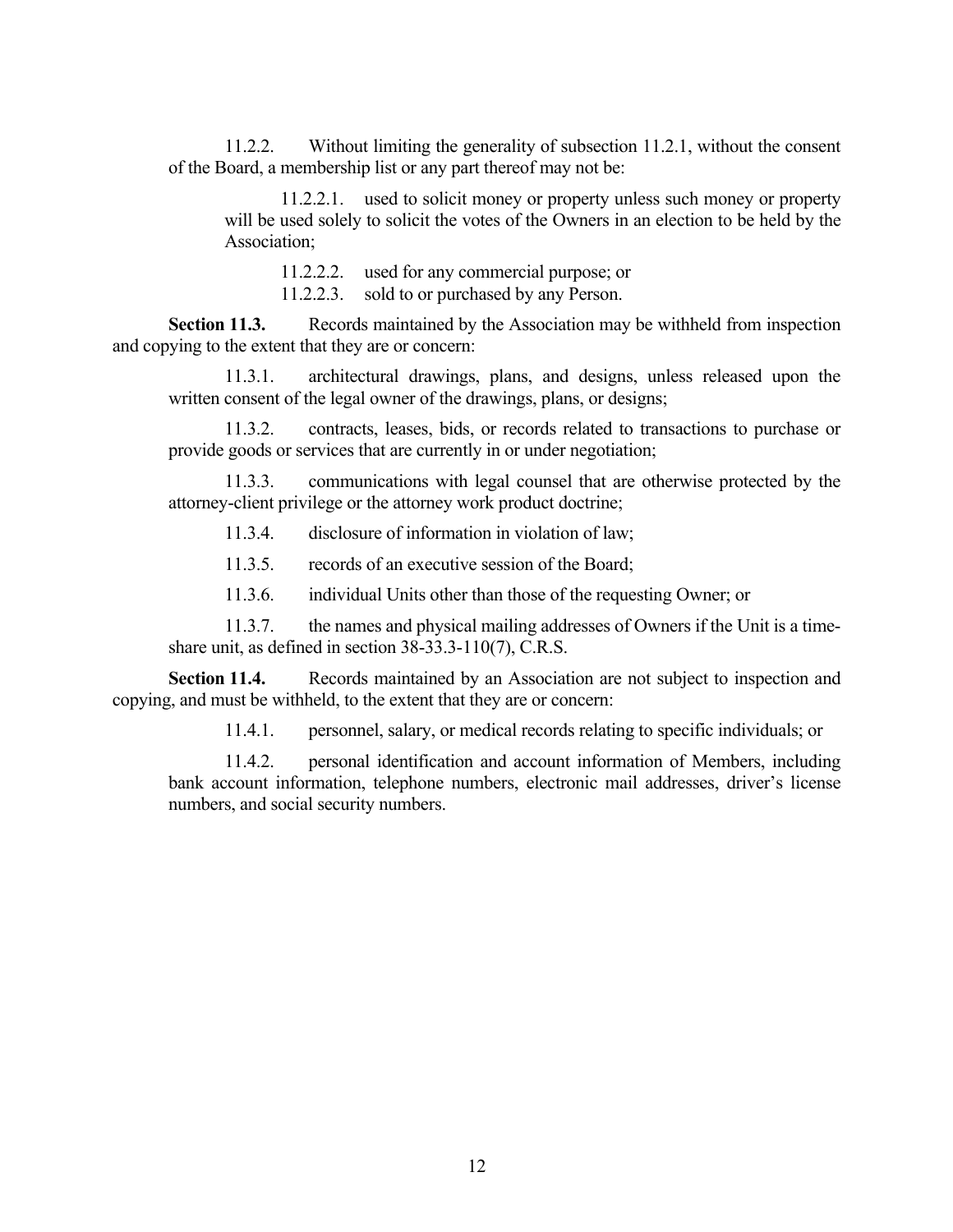**Section 11.5.** The Association may impose a reasonable charge, which may be collected in advance and may cover the costs of labor and material, for copies of Association records. The charge may not exceed the estimated cost of production and reproduction of the records.

**Section 11.6.** A right to copy records under this Section includes the right to receive copies by photocopying or other means, including the receipt of copies through an electronic transmission if available, upon request by the Owner.

**Section 11.7.** The Association is not obligated to compile or synthesize information.

**Section 11.8.** Association records and the information contained within those records shall not be used for commercial purposes.

**Section 11.9.** In the event CCIOA is amended to remove, modify, or otherwise revise the provisions of C.R.S. 38-33.3-317, this Article 11 shall be deemed amended to include such changes as are provided for in the referenced section of CCIOA.

# **ARTICLE 12. AUTHENTICATED ELECTRONIC REPRESENTATION**

Notwithstanding anything to the contrary contained in the Governing Documents, to the extent permitted by applicable law, the Association may use technology or electronic representation, including without limitation electronic mail and electronic posting, in completing its duties and responsibilities. In this regard, any reference in any of the Governing Documents to action, attendance, representation, notice, quorum, voting or acknowledgement, as well as any and all other matters, may be conducted by authenticated electronic activity and, to the extent permitted by applicable law, the provisions of these Bylaws shall be deemed to include provisions which permit such authenticated electronic activity.

## **ARTICLE 13. AMENDMENTS**

**Section 13.1.** Subject to Section 13.2 below, these Bylaws may be amended by the Board of Directors. Subject to Section 13.2 below, these Bylaws may also be amended by the Members as long as, prior to any meeting of Members at which an amendment will be voted on: the Association gives notice to each Member entitled to vote on the amendment; such notice states that one of the purposes of the meeting is to consider the amendment; such notice is accompanied by a copy or summary of the amendment; and, at such regular or special meeting of the Members at which a quorum is present in person or by proxy, the votes that are cast in favor of said amendment exceed the votes that are cast against such amendment. In addition, subject to Section 13.2 below, these Bylaws may be amended by a vote of Members by written ballot as provided in these Bylaws. However, each amendment of these Bylaws enacted by the Board of Directors or Members shall be applicable only to disputes, issues, events, circumstances, actions, claims or causes of action that arose out of circumstances or events that occurred after the adoption of such amendment by the Board of Directors or Members; and no such amendment shall be applied retroactively to any earlier occurring disputes, issues, events, circumstances, actions, claims or causes of action.

**Section 13.2.** Notwithstanding anything to the contrary, prior to the automatic termination of the Special Declarant Rights, as provided in the Declaration, no amendment of these Bylaws shall be effective without the prior written approval of the Declarant, which may be given or withheld in the sole discretion of the Declarant.